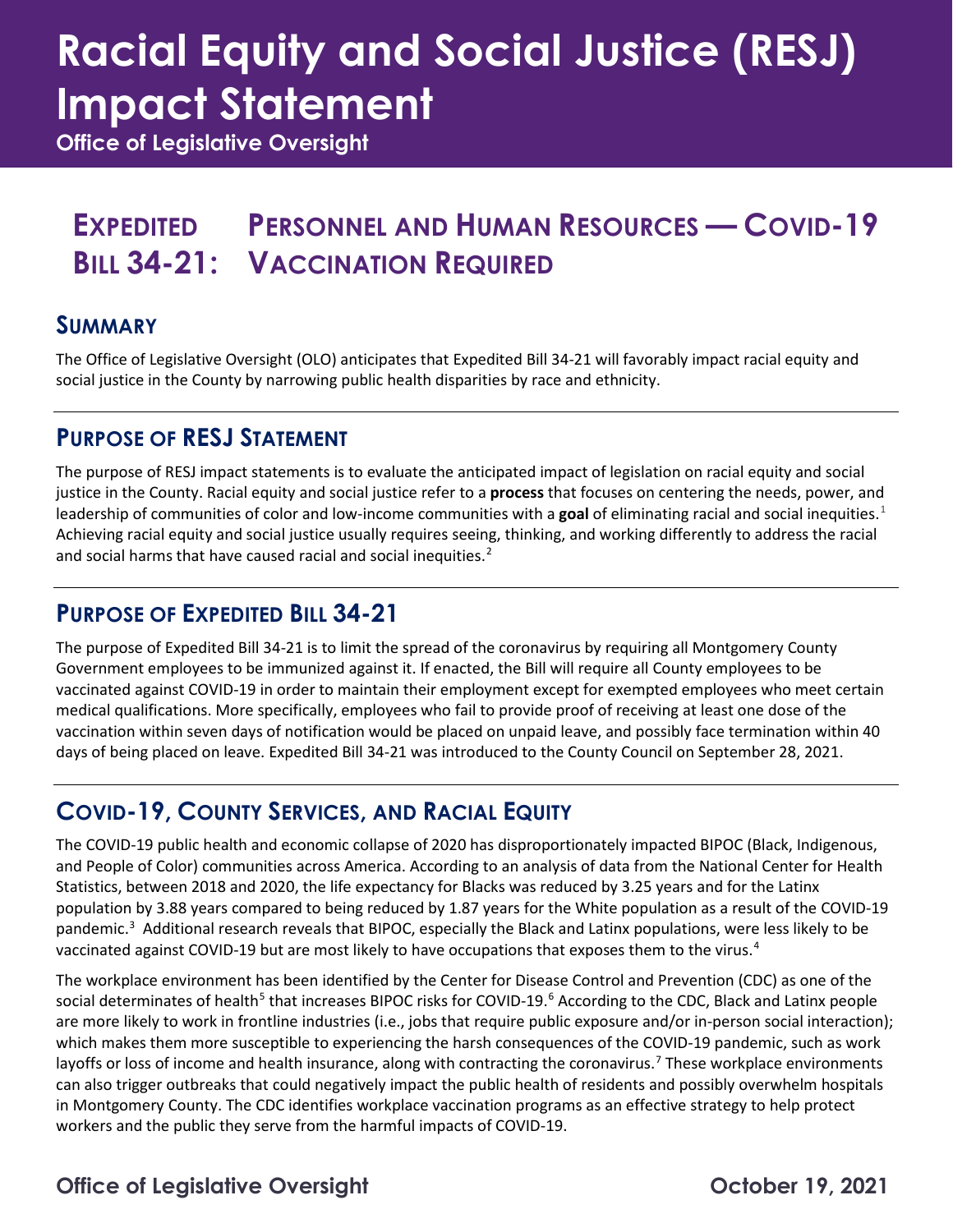## **RESJ Impact Statement Expedited Bill 34-21**

According to the Montgomery County Dashboard on October 14<sup>th</sup>, 98 % of County residents aged 18 and over had received at least one dose of a COVID-19 vaccination compared to almost [8](#page-2-7)0% percent of County employees. <sup>8</sup> Of note, 7,523 County employees are at least partially vaccinated while 648 employees indicated not being vaccinated and 1,261 employees had not reported their status. It is currently unknown how many County employees are exempt from needing the vaccine due to meeting the medical qualifications.

Whereas about 21 % of County employees had not reported being vaccinated and could potentially face termination as a consequence of Expedited Bill 34-21, if actual rates and numbers of County employees potentially impacted by this bill varies by department. As noted in Table 1, compliance with the bill could impact up to:

- 493 Fire and Rescue Service employees (36.3% of department employees)
- 373 Police employees (19.8% of department employees)
- 299 Transportation employees (24.0% of department employees)
- 252 Health and Human Services employees (14.3% of department employees)
- 167 Corrections and Rehabilitation employees (34.0% of department employees)
- 111 General Service employees (28.0% of department employees)
- 104 Alcohol Beverage Services employees (25.0% of department employees)

#### **Table 1: Montgomery County Employee COVID-19 Vaccination Status, October 14, 2021**

| <b>Departments</b>               | Number of        | <b>Not</b> | <b>Status Not</b> | <b>No Vaccination</b> |
|----------------------------------|------------------|------------|-------------------|-----------------------|
|                                  | <b>Employees</b> | Vaccinated | Reported          | or Report             |
| Fire and Rescue Services         | 1,359            | 70         | 423               | 493                   |
| Police                           | 1,881            | 117        | 256               | 373                   |
| Transportation                   | 1,244            | 183        | 116               | 299                   |
| <b>Health and Human Services</b> | 1,764            | 91         | 161               | 252                   |
| Correction and Rehabilitation    | 491              | 54         | 113               | 167                   |
| <b>General Services</b>          | 396              | 38         | 73                | 111                   |
| Alcohol Beverage Services        | 415              | 46         | 58                | 104                   |
| All Other Departments            | 1,929            | 140        | 61                | 201                   |

*Source:* Montgomery County Dashboard MCG Employee Vaccination Information

#### **ANTICIPATED RESJ IMPACTS**

OLO anticipates a favorable public health impact of Expedited Bill 34-21 on racial equity and social justice. The COVID-19 pandemic has disproportionately harmed BIPOC residents, especially those who are Black and Latinx. Mandating that County employees receive the COVID-19 vaccination under the Bill could enhance the public health outcomes for Black and Latinx residents in the short- and long-term by reducing rates of infection, hospitalization and death. Reducing the public health effects of the pandemic could also mitigate the disproportionately negative economic effects of the pandemic on communities of color and low-income residents.

OLO also anticipates that Expedited Bill 34-21 could potentially undermine County services that exacerbate racial and social inequities. For example, given the greater utilization of public transportation, health and human services among BIPOC and low-income residents, a decline in these County services resulting from employee terminations could